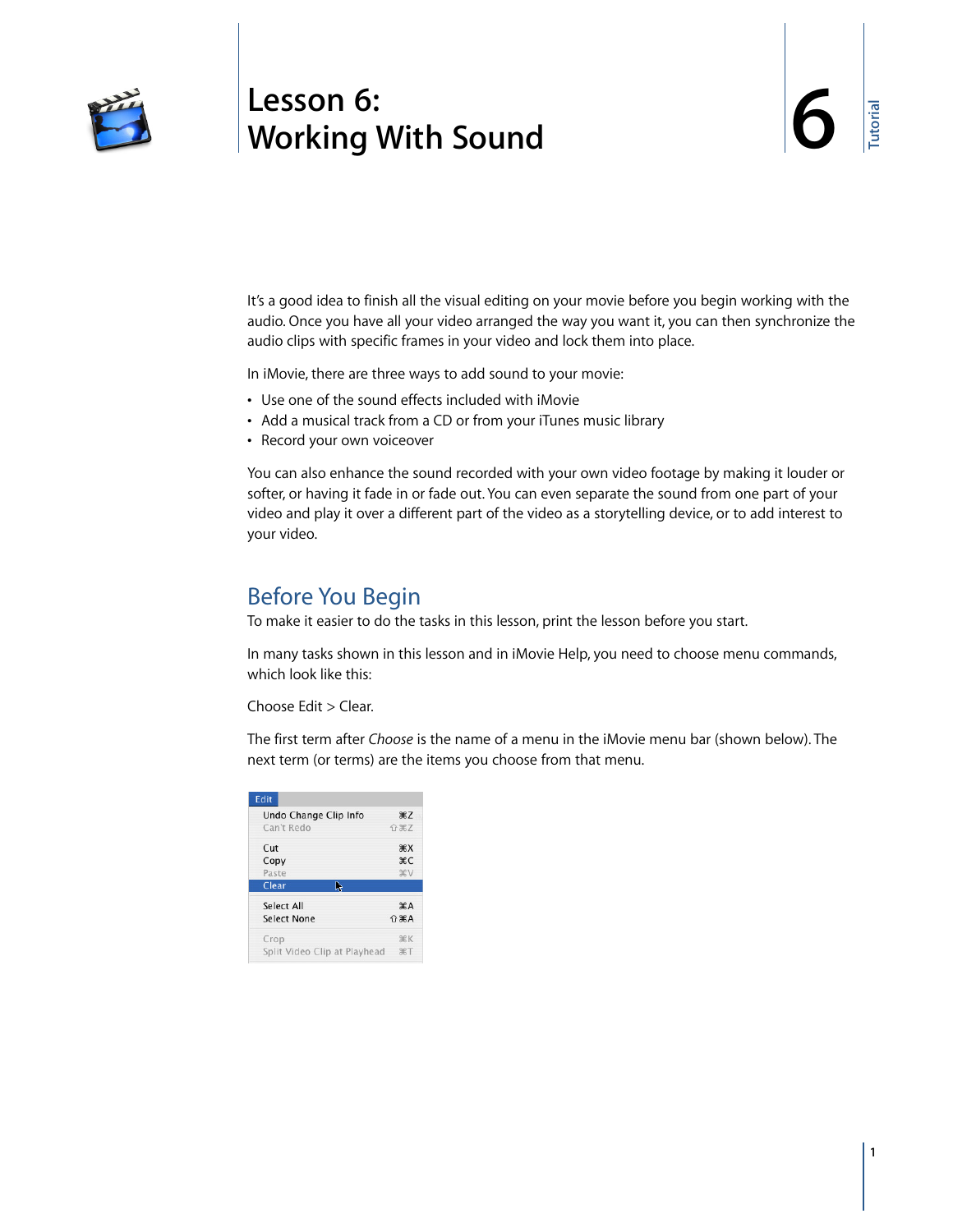# Adding Sound Effects

iMovie comes with a selection of short sound effects that you can use to enhance your movie. Use the Audio pane, shown below, to add sound effects.

| iMovie Sound Effects            | ÷<br>$\triangleq$             |
|---------------------------------|-------------------------------|
| Name                            | Time                          |
| Skywalker Sound Effects         |                               |
| <b>▼ Standard Sound Effects</b> |                               |
| Alarm                           | 05:06                         |
| Bark                            | 02:10                         |
| <b>Rell Tower</b>               | 09:20                         |
| <b>Bubbles</b>                  | 10:02                         |
| Cartoon Boing                   | 01:01                         |
| Crickets                        | 09:10                         |
| Footsteps                       | 12:15                         |
| Hard Rain                       | 09:16                         |
| Jet Fly By                      | 08:16                         |
| Race Car Drive By               | 01:16                         |
|                                 |                               |
| Search<br>Place at Playhead     |                               |
| Microphone:                     | .<br>$\left( \bullet \right)$ |
| т<br>n<br>⊓                     |                               |

### **To add a sound effect:**

- **1** Click the timeline viewer button (it has a clock on it) to open the timeline viewer.
- **2** Click the Audio button to open the Audio pane.
- **3** Choose iMovie Sound Effects from the pop-up menu. A list of sound effects appears.
- **4** Drag the sound effect you want into one of the audio tracks in the timeline viewer. The sound effect appears as an audio clip in the track.



**5** Adjust the position of the audio clip by dragging it until you see the frame in which you want the sound effect to begin.

# Adding Music From a CD or iTunes

You can add music to your movie from a CD or from your iTunes library.

### **To add music from a CD:**

- **1** Click the timeline viewer button to open the timeline viewer.
- **2** Click the Audio button to open the Audio pane.
- **3** Insert a CD into the disc drive.
- **4** Choose the CD from the pop-up menu. A list of CD tracks appears.
- **5** Move the playhead to the frame where you want the music to begin.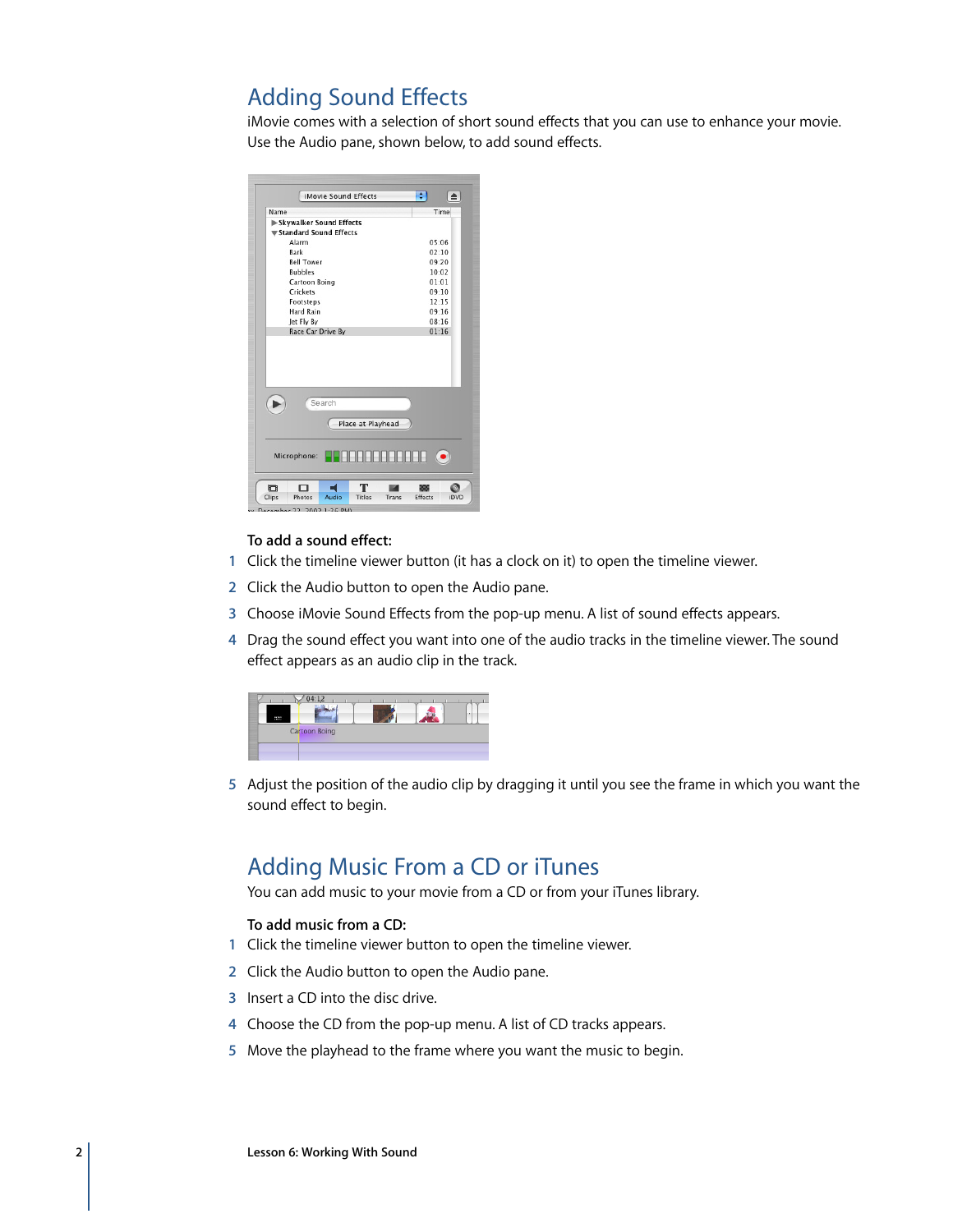**6** Select the track you want and click "Place at Playhead."

Preview your work by selecting the clip where you added the track and clicking Play in the iMovie playback controls. You can continue to adjust the position of the clip until you get it where you want it.

#### **To add music from your iTunes library:**

- **1** Select the video clip in which you want the audio track to begin in the timeline viewer.
- **2** Click the Audio button and choose iTunes Library from the pop-up menu. The list of tracks in your iTunes library appears.
- **3** Move the playhead to the frame where you want the music to begin.
- **4** Select the track you want.

You can search for a particular track by typing some words from the title in the Search field. Click the Play button to the left of the Search field to listen to a track in the list.

**5** Click "Place at Playhead." The audio file appears as an audio clip in the second audio track.

Preview your work by selecting the video clip where you added the audio and clicking Play in the iMovie playback controls. You can continue to adjust the position of the audio clip until you get it where you want it.

*Note:* You must have at least QuickTime 6.2 installed on your computer to hear your iTunes music play in your iMovie project. For the best results, you should download and install QuickTime 6.4.

You can download QuickTime 6.4 from the QuickTime website at www.apple.com/quicktime/download.

### Adding a Voiceover

You can record sound directly into iMovie if you have a built-in microphone or an external microphone connected to your computer. You can use this feature to create your own voiceover narrations or commentaries.

### **To find out if your computer has an internal microphone:**

- **1** Open System Preferences and click Sound.
- **2** Click Input. Any microphones are listed.

### **To record a voiceover:**

- **1** In the timeline viewer, drag the playhead until you see the frame where you want the voiceover to begin.
- **2** Click the Audio button to open the Audio pane.
- **3** Click the Record button.



**4** Speak clearly into the microphone.

Speak clearly and loudly, but don't shout. While you are speaking, the input meter should be yellow. If it turns red, you are speaking too loudly.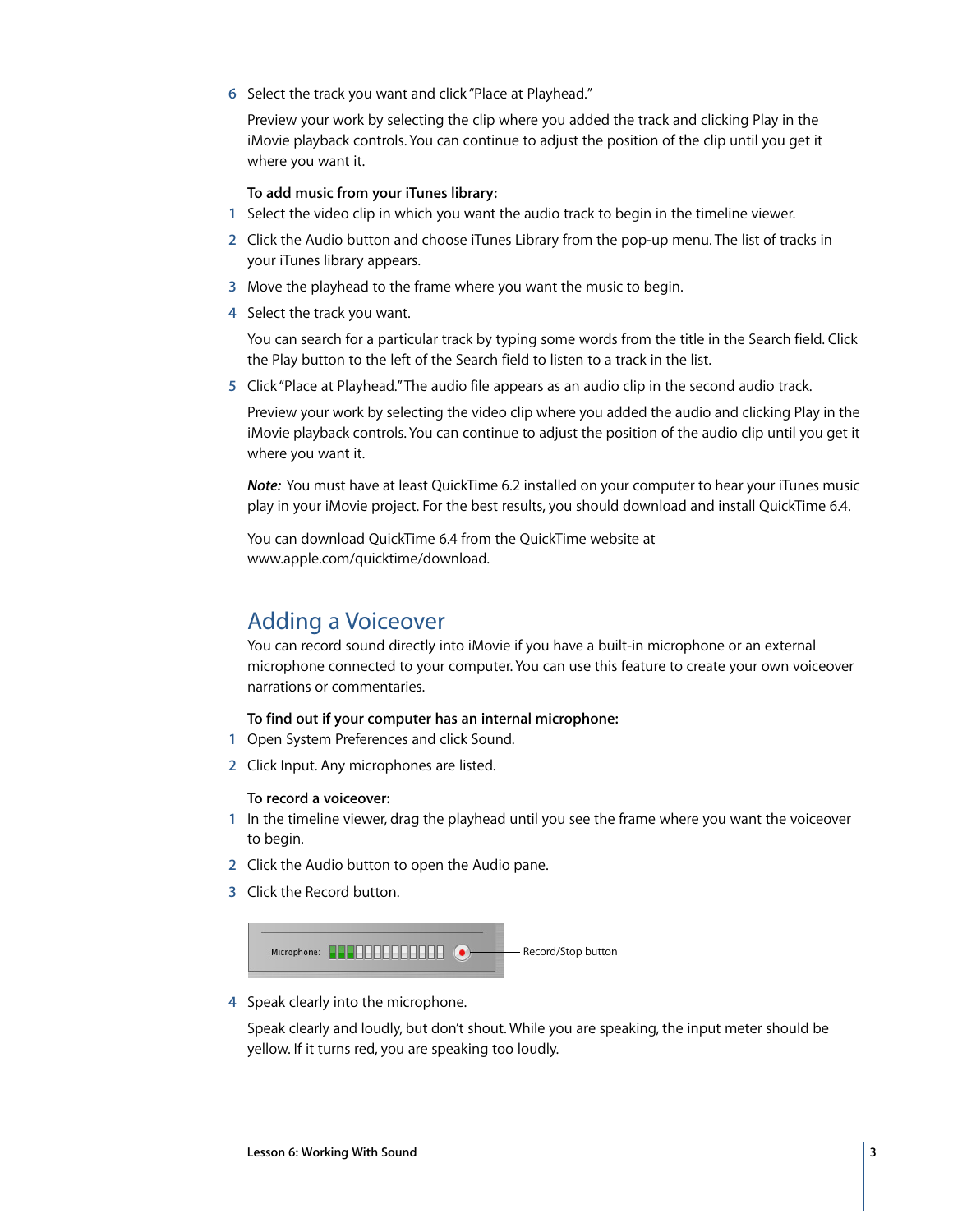**5** Click the Stop button to stop recording.

The sound you recorded appears in the first audio track. Like any other audio clip, it can be dragged to a new position in either of the audio tracks.

### Working With Audio Clips

Audio files, which are in MP3, WAV, or AIFF format, appear as audio clips in either of the two audio tracks in the timeline viewer, shown below. Your video also contains an audio track that you can extract from video clips and edit like other audio clips.

Extracted audio is placed in the first track and imported audio is placed in the second track. You can add more audio clips to any part of your movie by overlapping clips in the audio tracks. You can also drag audio clips from one track to another and reposition them to synchronize audio with your video.



### Positioning an Audio Clip

In the timeline viewer, you get different results depending on where you place the pointer when you drag a clip.

Dragging from the center of the clip moves the clip to a different location in your movie. As you move the audio clip to the right or left, a gap is created. You can drag other audio clips to fill the gap, or you may want to leave a gap if you want silence.



Dragging from the end of an audio clip toward the center of the audio clip shortens, or trims, the audio clip. The trimmed audio is still present, but it isn't displayed and you won't hear it in your movie. If you decide to extend the audio clip back to its original size (or close to the original size), you can drag the end you want to extend. If you empty the iMovie Trash, the trimmed part is deleted and you won't be able to extend the clip.

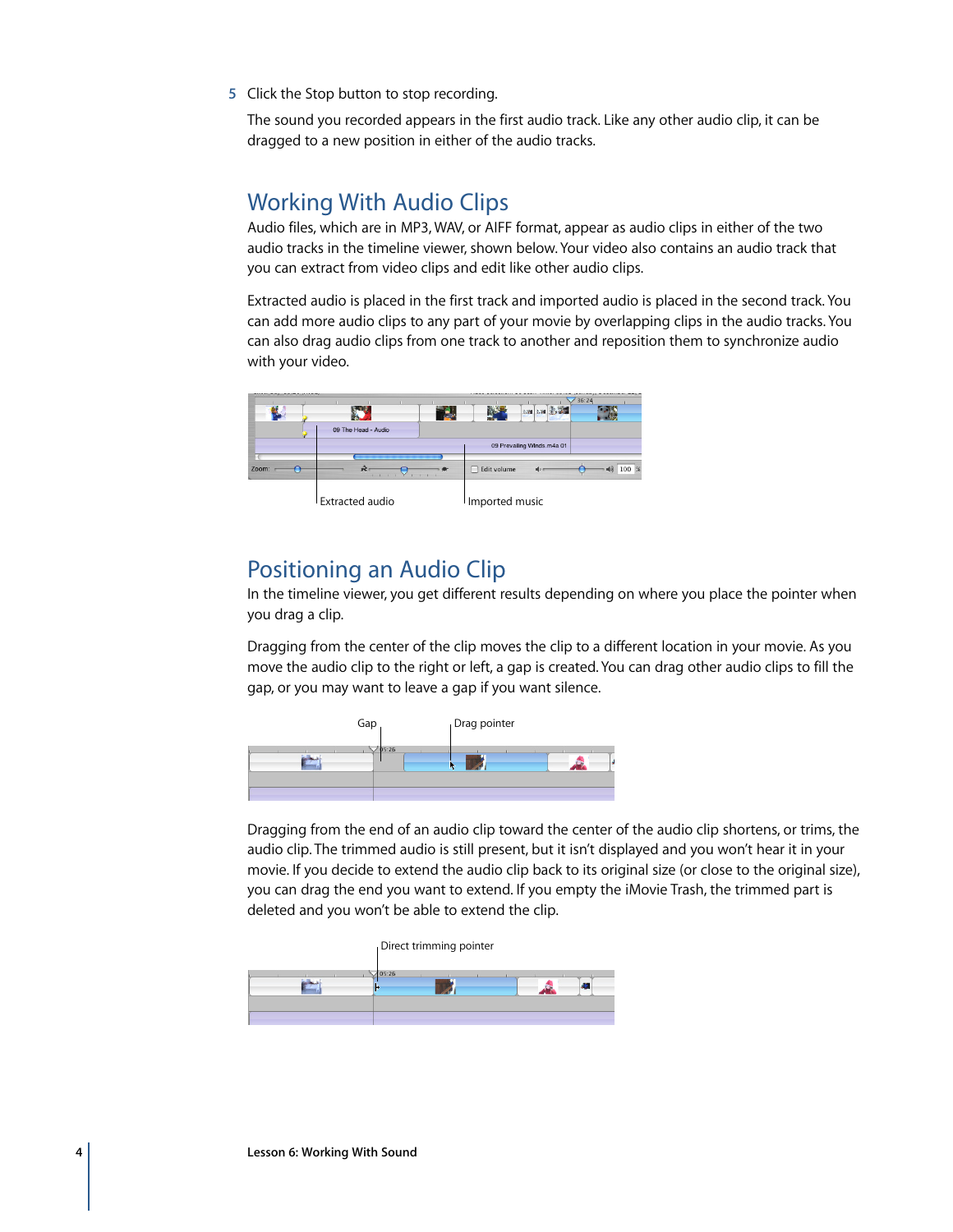# Aligning Audio With Video

If you want to synchronize an audio clip with specific frames, you can easily align the audio clip so that it begins with the frame you want.

### **To align an audio clip with a specific frame:**

- **1** Click the timeline viewer button (it has a clock on it) to see the timeline viewer.
- **2** Drag the audio clip along the track until you see the frame you want to start with (you can watch the frames play in the iMovie monitor).
- **3** Select the clip where you added the audio clip and click Play in the iMovie playback controls to preview your work. You can continue to adjust the position of the clip until you get it where you want it.

# Adjusting the Length of Audio Clips

If your audio clip is longer than you want, there are two ways to shorten it. You can split the audio clip and delete the part you don't need, or you can have only part of a music track play in your movie and preserve the whole audio clip.

### **To split an audio clip:**

- **1** Drag the playhead to where you want the music to end.
- **2** Choose Edit > Split Selected Audio Clip at Playhead.
- **3** Select the unwanted portion of the audio clip and press the Delete key.

### **Trimming an Audio Clip**

If you don't want to split the audio clip, you can trim it by dragging the ends of the audio clip. Direct trimming is especially useful if you want to try out different parts of the music to find the best part before splitting the audio file.

If you move an audio clip over an empty space, the clip fills the empty space. Audio clips don't ripple the way video clips do. If you move an audio clip over another clip, the clips overlap and you hear both audio clips at the same time.

# Identifying Full and Cropped Clips

Once you begin moving clips, you'll notice a difference in the appearance of audio clips in the timeline viewer. Full clips have rounded corners. Clips that have been trimmed or cropped have straight edges where they've been shortened. An audio clip with straight ends can always be extended if you haven't emptied the iMovie Trash since you trimmed the clip.

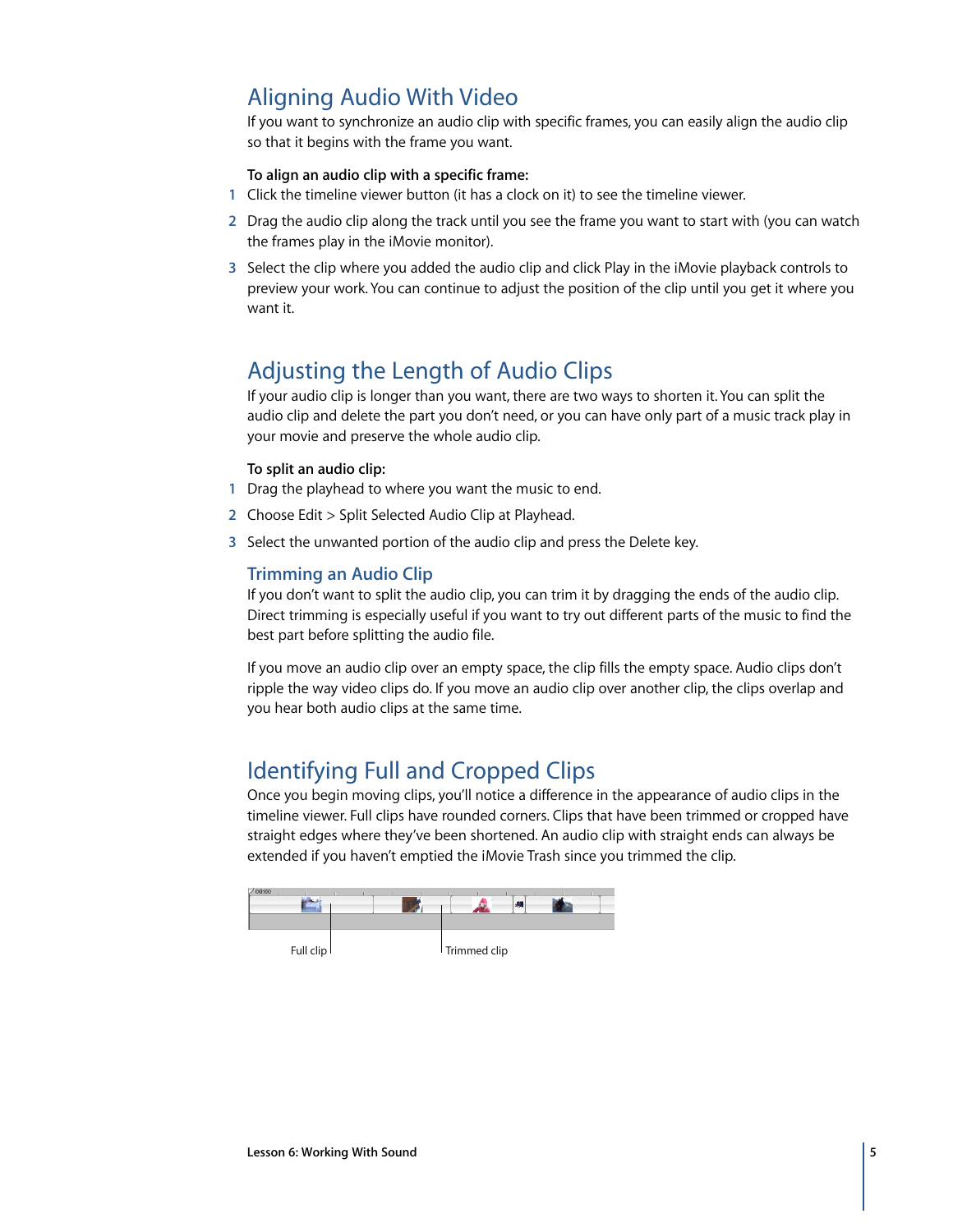# Adjusting Sound Volume

Playback sound levels in iMovie are relative to the volume level of your computer. This means that if you set your movie volume level fairly low, someone viewing your movie on their computer might have to turn their computer volume up very high to hear it. Likewise, if you set your movie project to a high volume, a user might not be able to turn down their computer volume far enough to view your movie without disturbing the neighbors.

If you want to turn the volume in iMovie up or down while you're working on a project, use the Volume slider under the iMovie monitor.



You can mute audio tracks, including the audio track that's contained within the video track (the audio you recorded along with your video). Muting can help you focus on the sounds in one track at a time.

### **To mute an audio track:**

Deselect the checkbox at the right end of the track.

*Note:* If a track is muted when you export your finished movie to a QuickTime viewing format, the sounds in that track are not included in your QuickTime movie.

### Adjusting the Volume of Audio Clips

In addition to adjusting the sound in iMovie and muting entire audio tracks, you can make a simple adjustment to the volume of an audio clip using the Edit Volume slider, shown below.



#### **To adjust the volume of an audio clip:**

- **1** Select the clip in the timeline viewer.
- **2** Click the Edit Volume checkbox. A volume level bar appears in all audio clips to show the current volume level of each clip.
- **3** Move the slider to adjust the volume of the selected clip up or down.

If you make an adjustment to the volume while you are playing a clip, iMovie pauses playback and then immediately plays the clip with your adjustment. This makes it easier to get the results you want.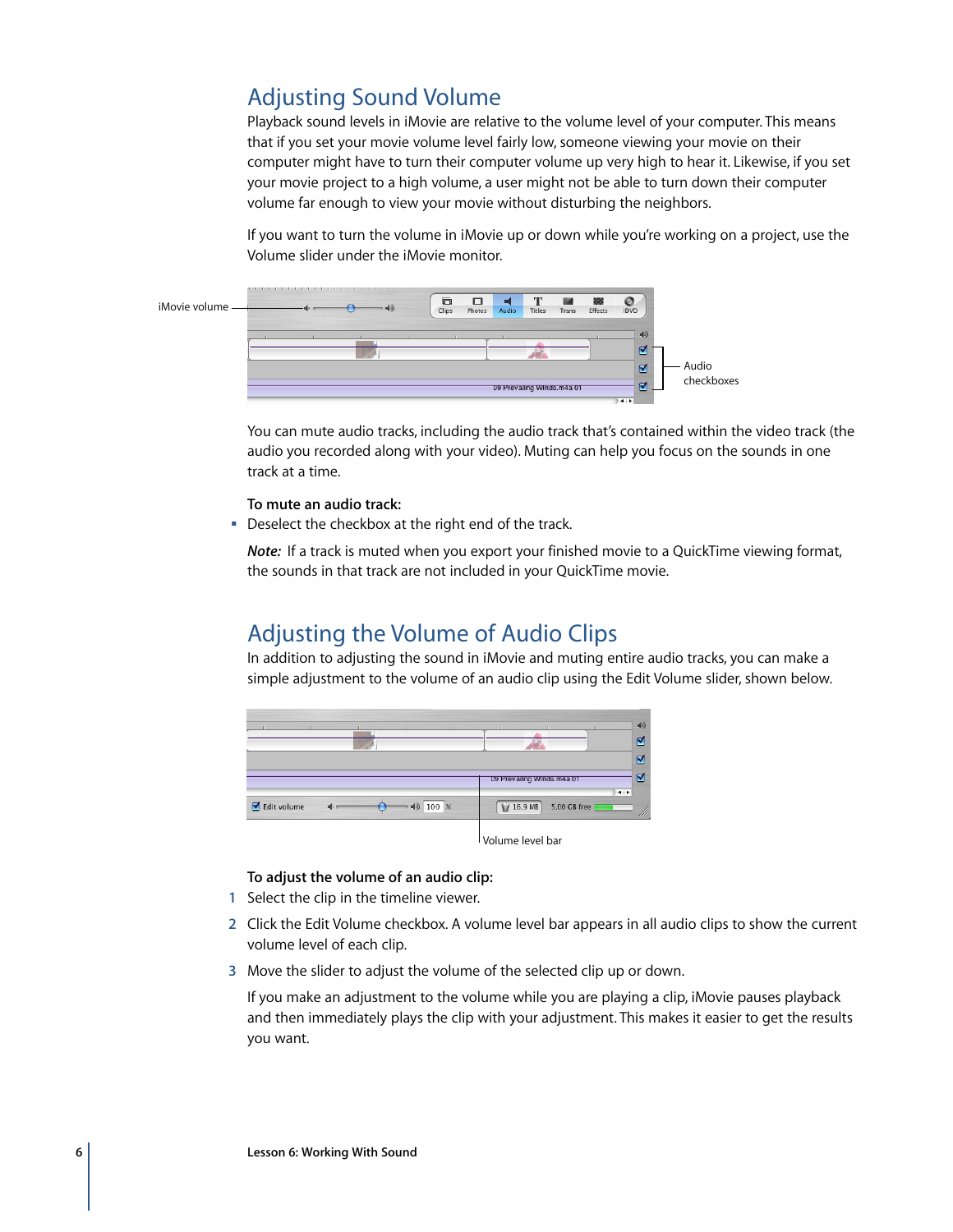# Fine-Tuning Volume Levels in Clips

You can select a clip and use the volume level bar to adjust the volume within the clip up and down, make it fade in and out, or make it drop out completely in certain sections. This gives you greater control over what you hear in your movie.

By editing the volume of your audio tracks, you can enhance your movie's sound by:

- **•** Muting or quieting a video's audio track so you can better hear a voiceover, sound effect, or music on another track
- **•** Adjusting the mix of the three tracks (for example, making the video track's audio louder compared to the other tracks)
- **•** Muting video clips entirely so all you hear is the audio in the other tracks

### **To adjust volume levels in a clip:**

**1** In the timeline viewer, select the Edit Volume checkbox.

A bar appears across the audio tracks of the timeline viewer, showing the current volume levels for each clip.



Volume level marker

- **2** Click the bar at the point at which you want to begin increasing or decreasing the clip volume. A marker appears.
- **3** Drag the marker up or down to increase or decrease the volume from that point to the end of the clip.

You can create as many markers as you need to adjust the volume as finely as you want. To make the volume adjustment more gradual, drag the small end of the marker to create more of a slope.

### **To delete a volume level marker:**

**F** Select the volume level marker and press Delete.

**To make the audio clip fade in and out:**

- **1** Select the clip in the timeline viewer.
- **2** Select the Edit Volume checkbox.
- **3** Click a point on the volume level bar where you want to adjust the volume. A marker appears.
- **4** Drag the marker to where you want the sound adjustment to end (if fading in) or begin (if fading out).
- **5** Drag the smaller point on the marker up or down, depending on whether you want the volume to get louder or softer. You can adjust how rapidly the volume changes with the slope of the marker.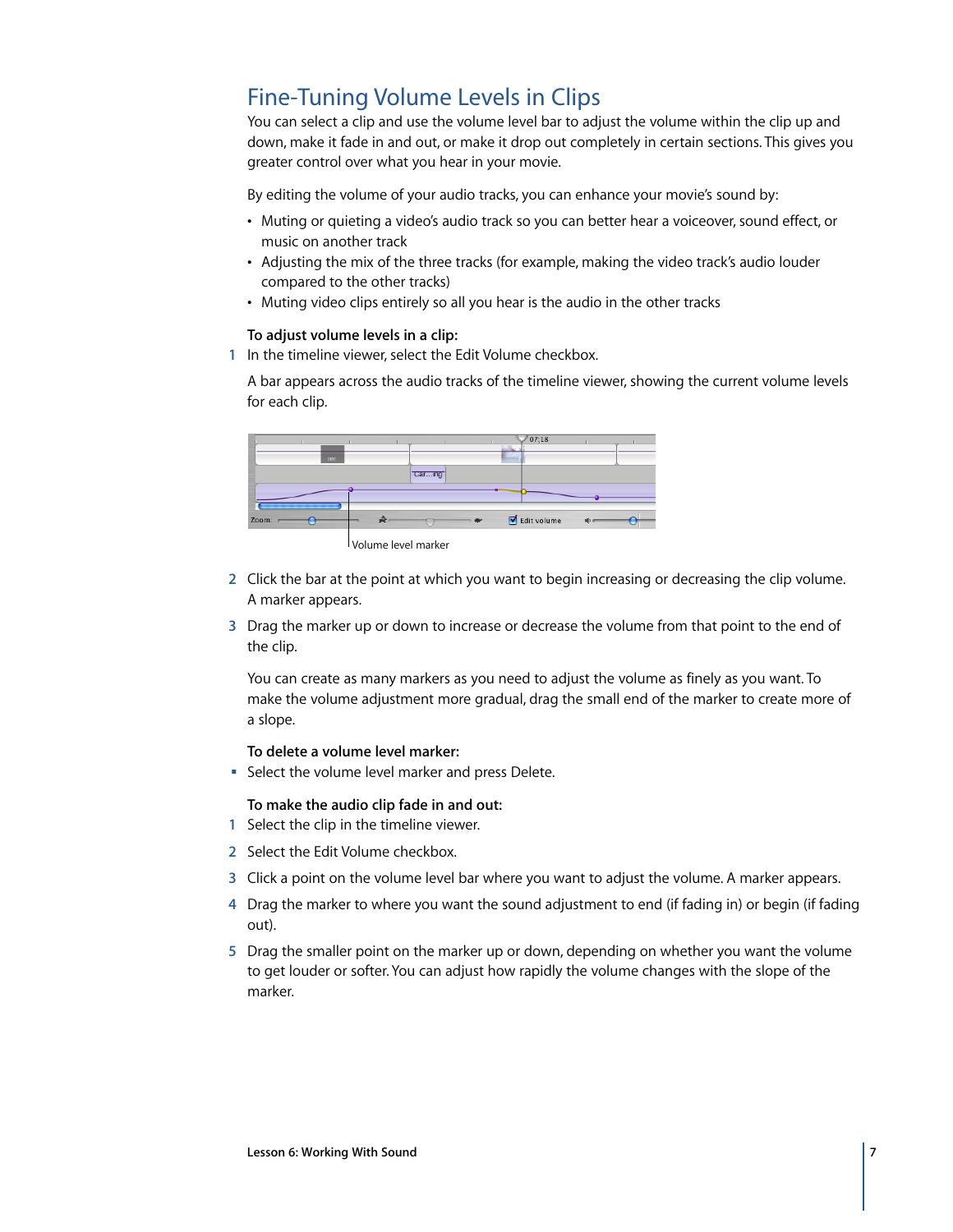# Locking Audio Clips in Place

When your audio clips are lined up with your video the way you want, you can lock them to the video so that if you move a video clip, it won't misalign your audio.

#### **To lock audio to video:**

- **1** Position your audio clip where you want it to begin in your movie.
- **2** Choose Advanced > Lock Audio Clip at Playhead.

|                     |  |                            | 36:24 |
|---------------------|--|----------------------------|-------|
|                     |  | 活躍<br>志識                   |       |
|                     |  |                            |       |
| 09 The Head - Audio |  |                            |       |
|                     |  | 09 Prevailing WInds.m4a 01 |       |

The pins indicate that the audio clip is locked to the video clip.

#### **To unlock audio from a video clip:**

- **1** In the timeline viewer, select the audio clip.
- **2** Choose Advanced > Unlock Audio Clip.

### Extracting Audio From Your Video

The video you import has an embedded audio track; you can separate the audio track from your video and move it to a different place in the movie. With this technique, called *extracting audio*, you can move the sound or dialogue from one video clip to another.

For instance, you might have recorded video of your grandmother telling stories about her youth, and you may also have some old photos of her that you scanned into iPhoto and imported into iMovie. Using the audio extraction feature, you can easily separate Grandma's narration from the video of her telling stories, and then add her narration to the photos.

When you extract the audio from a video clip, it appears as an audio clip in one of the audio tracks. You can then move it around as you would any audio clip. The sound is not actually removed from the video clip from which you extracted it; the sound is copied into a separate audio clip and the video clip is muted. (You can turn the sound back on by checking the audio checkbox for the video track.)

|       |                     |  |             |                            | 36:24 |       |
|-------|---------------------|--|-------------|----------------------------|-------|-------|
|       |                     |  |             | 活动                         |       |       |
|       |                     |  |             |                            |       |       |
|       | 09 The Head - Audio |  |             |                            |       |       |
|       |                     |  |             | 09 Prevailing WInds.m4a 01 |       |       |
|       |                     |  |             |                            |       |       |
| Zoom: | œ                   |  | Edit volume |                            | 씨앗    | 100 % |